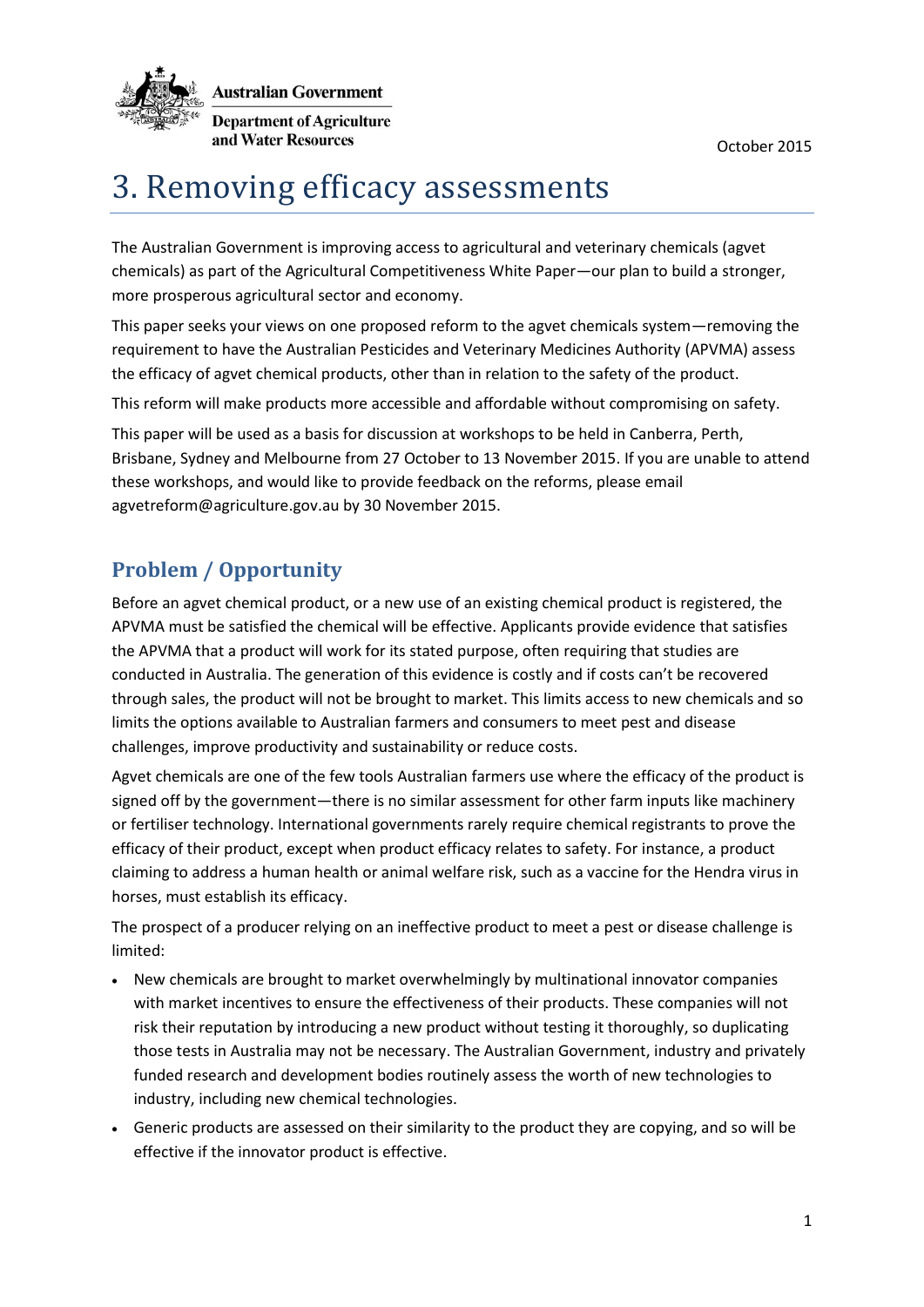- Industry groups and individual producers routinely trial new technologies to address pest and weed challenges for themselves. Industry groups and individuals rely on the experiences of others locally and overseas to inform their own decisions about the value of a new chemical. Farmers talk to their peers. Farmers are also increasingly relying on professional advice like agronomists to make good decisions about new chemicals.
- Australian Consumer Law places an obligation on manufacturers to ensure (consumer) products are of acceptable quality and fit-for-purpose. This law also provides consumers a pathway to address any issues should they arise. Negligence law and contract law also motivates manufacturers to ensure their products are effective and may allow farmers to recover losses from a chemical manufacturer if a product doesn't work for its stated purpose (though this is not an ideal solution).

No longer assessing efficacy would reduce the cost of bringing new chemicals to Australia and prevents duplication of regulatory effort, resulting in improved access to newer and better chemicals.

## **What we have heard**

Stakeholders have varied views on this reform.

Most agvet chemical companies (both large and small) shared the view that the current arrangements required companies to do work above and beyond what they would do to assure themselves a product worked. Many said that the efficacy assessment was a barrier to bringing innovative products to Australia. Feedback suggested that the additional cost of satisfying the APVMA was up to \$400,000. This is a cost that would need to be recouped through sales in order for the introduction of a product to be commercially viable.

Innovator companies explained to us that they undertake significant amounts of work to satisfy themselves that a product will work in Australia before bringing it to market here. This work is important to protect their brand and ensure they meet their obligations under Australian Consumer Law, an extremely important consideration for large multinational companies. Based on what we have heard about the work chemical companies will do to protect their global reputations and meet their requirements under consumer law, it appears that the risk of a farm business relying on an ineffective chemical product is low and it may be worth the risk if it encourages new products to enter the market.

Large innovator agvet chemical companies, however, have expressed opposition to removing the assessment of efficacy in granting an agvet product access to the Australian market. These companies are concerned that the removal of an efficacy assessment would encourage the proliferation of 'snake oil' products. These stakeholders are also concerned that removal of the efficacy assessment by the APVMA would push too much burden onto farmers and result in undesirable litigation as farmers pursue manufactures of ineffective products.

Agricultural producers cautiously support pursuing this idea further. Many farming stakeholders explained that access to newer, better products was their primary need and that they could observe the effectiveness of a new product and respond accordingly.

It was made clear to us that farmers want products that work.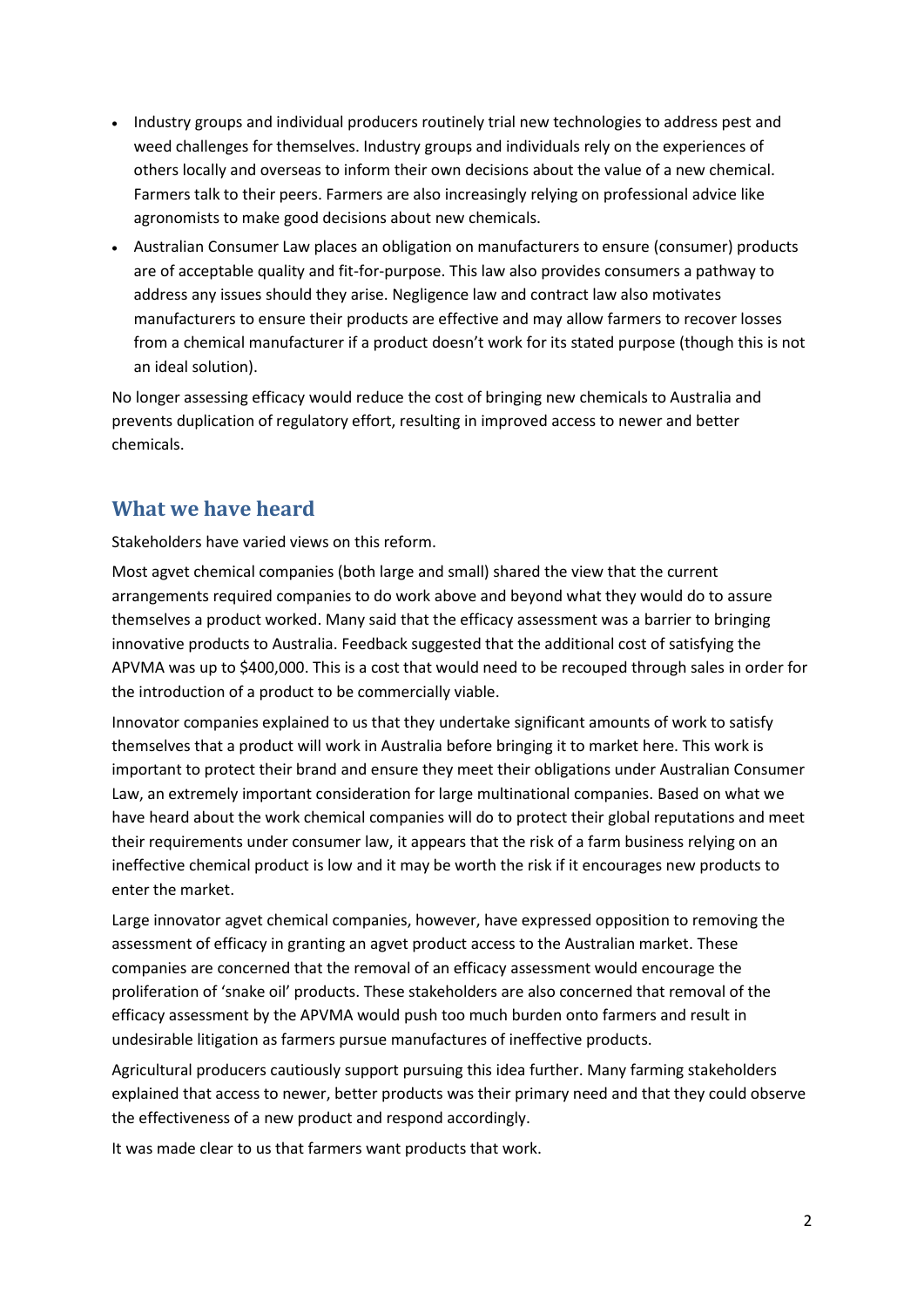Farmers are intelligent and capable business operators, often supported by their industry bodies and well connected in their industry. Some commodity industry bodies told us they, and individual farmers, play a role in trialling new products, testing factors including efficacy, informing growers of the outcomes and advising them on approaches. We were told that new products would not be used in production in some industries until the industry body has completed these trials. This is an approach similar to the support growers get from their industry bodies with other major new farm input decisions such as seed trials etc.

Most agricultural industry stakeholders were very clear that farmers are keen observers of how their farm inputs are performing and would respond swiftly if a chemical product was not working. Most would also share this information with peers in the industry. Stakeholders tell us this word-of-mouth would ensure that the market quickly dealt with the ineffective product, with commercial repercussions for the supplier of the ineffective product.

All stakeholders have highlighted concerns about product quality and the implications of these products not working as expected.

Some producers are concerned that a change to current arrangements would force farmers to use litigation to address product efficacy concerns, and the size and financial position of multi-national companies could overwhelm smaller farmers or farming groups. The potential for resistance challenges to be made worse by farmers increasing use of ineffective product should efficacy assessment be removed was also raised as an issue. Other farm industry participants said the risk of resistance has to be balanced with the improved prospects for new products to address the resistance challenge. They understood that good agricultural practice is, and will remain, the responsibility of the chemical user. Similar points on resistance were raised by government stakeholders.

Stakeholders broadly agree that efficacy assessment should be retained where it is necessary to ensure human safety and animal welfare.

### **The proposed reform measure**

The proposal is to no longer have the APVMA assess the efficacy of a product other than where efficacy is essential to the safety of the product itself. Alternatively, the APVMA could assess efficacy only when an applicant for registration requests it to do so.

We wish to explore four ideas for progressing this proposal:

- (a) Amend the Schedule to the *Agricultural and Veterinary Chemical Code Act 1994* (the Agvet Code) to remove all mention of a requirement for a chemical product to establish efficacy (except as it relates to safety considerations).
- (b) Amend the Agvet Code to no longer require an efficacy assessment of a chemical product when it is registered, but to allow the APVMA to suspend or cancel the registration of a product if it did not meet the efficacy criteria and it was satisfied there were valid concerns that required investigation.
- (c) In concert with (a) or (b) make clear that consumer law does apply to farm users of agvet chemicals. This will ensure that the fitness-for-purpose obligation on manufacturers of agvet chemical products could be enforced by the Australian Competition and Consumer Commission and state fair trading bodies.